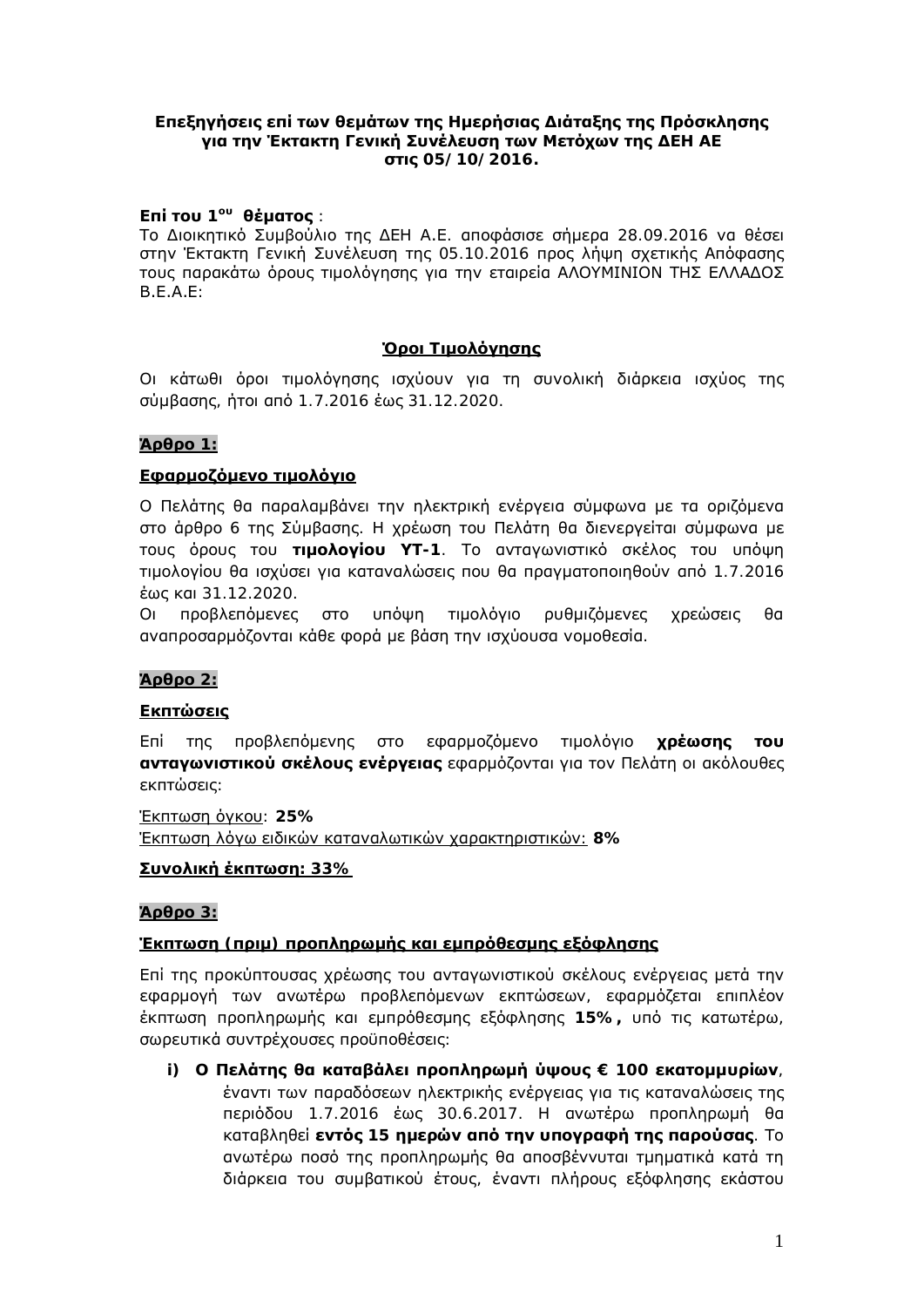μηνιαίου τιμολογίου του Προμηθευτή, αρχής γενομένης από το πρώτο ληξιπρόθεσμο τιμολόγιο του Προμηθευτή για την ως άνω περίοδο και μέχρι την εξάντληση του ποσού.

Μετά την πλήρη απόσβεση του ποσού της προπληρωμής, η εξόφληση <u>των τιμολογίων από τον Πελάτη θα διενεργείται σύμφωνα με τους</u> γενικούς όρους της παρούσας.

ii) Για τις καταναλώσεις της περιόδου από 1.7.2017 έως 30.6.2018, και για τα επόμενα συμβατικά έτη\*, ο Πελάτης θα καταβάλλει **προπληρωμή**  $\blacksquare$ ποσού που αντιστοιχεί στο 30% της συνολικής χρέωσης του **| ανταγωνιστικού σκέλους ενέργειας πλέον** CO<sub>2</sub>, **υπολογιζομένου** με βάση την κατανάλωση του εκάστοτε προηγούμενου **συμβατικού έτους**. Το ποσό της προπληρωμής θα αποσβέννυται κατά τη διάρκεια του συμβατικού έτους στο οποίο αυτό αφορά, επιμεριζόμενο ισόποσα στους δώδεκα μηνιαίους λογαριασμούς ηλεκτρικής ενέργειας TOU εν λόγω συμβατικού έτους. Η ανωτέρω προπληρωμή θα καταβάλλεται εντός 15 ημερών από την εξάντληση του ποσού της προηγούμενης προπληρωμής.

Eιδικά για το συμβατικό εξάμηνο λήξης της Σύμβασης συμφωνείται ότι θα καταβληθεί προπληρωμή που αντιστοιχεί στο 30% του ημίσεος της συνολικής χρέωσης του ανταγωνιστικού σκέλους ενέργειας πλέον CO2, υπολογιζομένου με βάση την κατανάλωση του προηγούμενου συμβατικού έτους.

*\*Για τους σκοπούς του παρόντος, ως συμβατικά έτη νοούνται οι*  $\alpha$ κόλουθες δωδεκάμηνοι περίοδοι: 1.7.2016-30.6.2017, 1.7.2017-30.6.2018, 1.7.2018-30.6.2019, 1.7.2019-30.6.2020. Ως συμβατικό  $\bar{\varepsilon}$ ξάμηνο λήξης της Σύμβασης ορίζεται η περίοδος από 1.7.2020 έως *31.12.2020.* 

- **iii)** Με την επιφύλαξη των αναφερόμενων ανωτέρω υπό 3(i), **ο Πελάτης θα Εξοφλεί πλήρως τα μηνιαία τιμολόγια ηλεκτρικής ενέργειας έως ΤΟ Τέλος ΤΟυ μηνός που έπεται του μηνός έκδοσης του IILIOλογίου**.
- iv) Όλες οι προπληρωμές θα είναι άτοκες.

# **Άρθρο** 4:

# Προσαύξηση του ανταγωνιστικού σκέλους με βάση την τιμή αλουμινίου <u>όπως διαμορφώνεται στο Χρηματιστήριο Μετάλλων Λο</u>νδίνου

Η χρέωση του ανταγωνιστικού σκέλους, όπως διαμορφώνεται μετά την εφαρμογή **Των ανωτέρω υπό άρθρα 1 έως 3, προσαυξάνεται με βάση τον ετήσιο μέσο**  $\dot{\textbf{o}}$ ρο της επίσημης τιμής Αλουμινίου (official price) όπως αυτή  $\boldsymbol{\mu}$ μνακοινώνεται καθημερινά στην ιστοσελίδα του LME ([www.lme.com](http://www.lme.com/)), **<u>σύμφωνα με τα κατωτέρω υπό (i) έως (iii) (« τιμή LME»). Ειδικά για την**</u> Πρώτη εφαρμογή του παρόντος όρου, συμφωνείται ότι για τον υπολογισμό της προσαύξησης θα ληφθεί υπόψη ο μέσος όρος της επίσημης τιμής Αλουμινίου (official price) όπως αυτή ανακοινώνεται καθημερινά στην ιστοσελίδα του LME για Tην περίοδο από 1.7.2016 έως 31.12.2016: